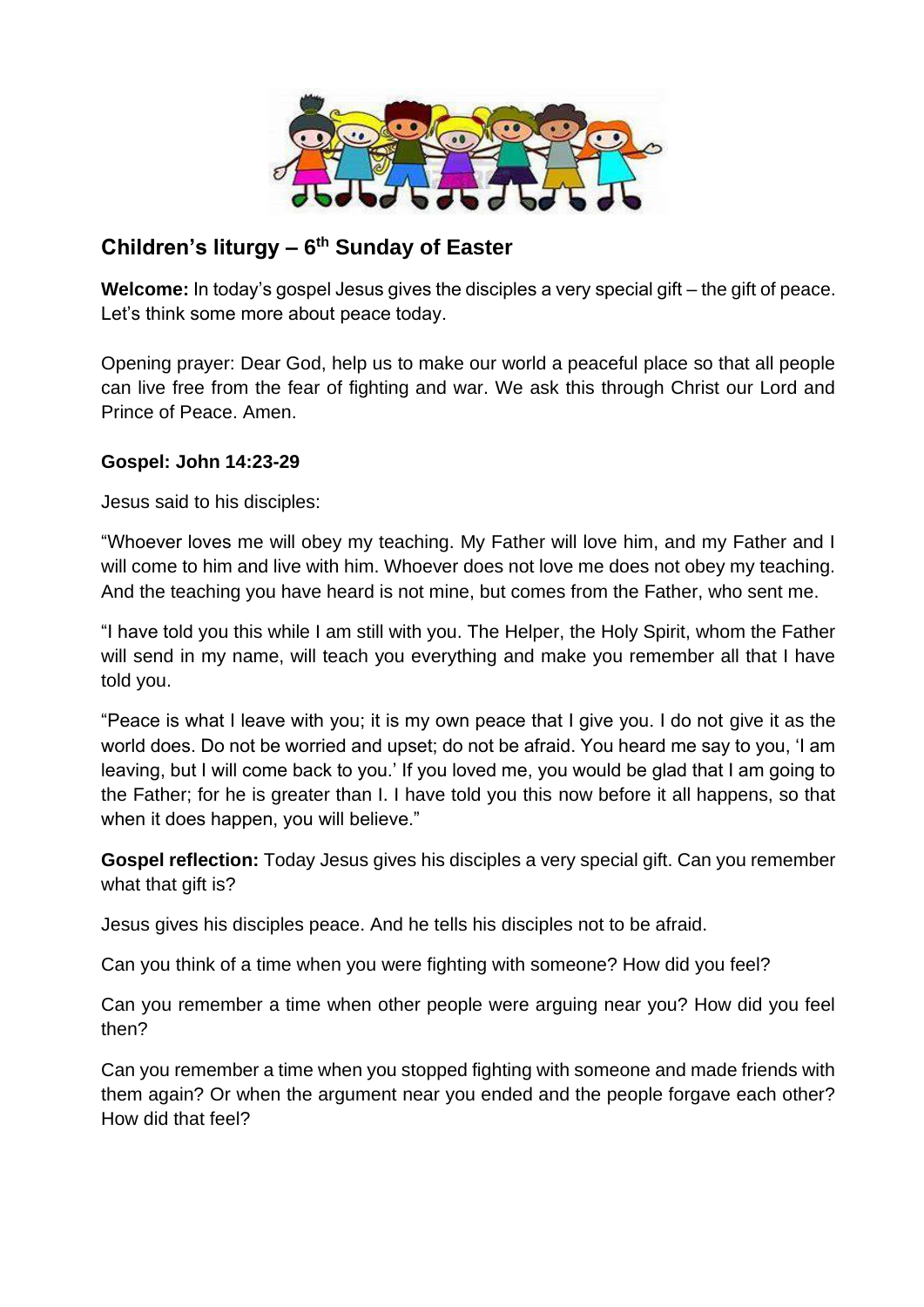CAFOD is part of a family of Catholic charities around the world called Caritas. CAFOD is supporting their Caritas sisters and brothers to reach communities in need in Ukraine and in neighbouring countries.

Tamara is a mother from Ukraine. She has five-year-old twins and a baby daughter. She and her children had to leave Ukraine because of the war. It took them five days to reach safety in Poland.

How would you feel if you had to leave your home because of a war?

During this time Tamara and her children were very cold and hungry. But when they arrived in Poland, there were people waiting to help them.

Staff from Caritas took Tamara and her children into a tent where they could have a hot meal and get warm and they arranged for them to stay at a local school.

How do you think this made Tamara and her children feel? This help has given them some hope after a long and difficult journey. Children who are still in Ukraine are being helped as well. Caritas workers have set up places where children can go to feel safe.

Maria helps run art activities for the children to help them cope with what is going on around them. She says of the children "We try to play with them, paint together, just create a safe space and make contact. Many children start painting with black paint, really scary things. But then they start to add more colours."

Some other children around the world where there is lots of fighting or violence attend peace clubs which focus on sport, music or dancing to bring different children together somewhere safe and learn to live peacefully together.

This helps to build peace in their community.

How do you think you can help to build peace? Think about how you speak to and treat others who you disagree with, or how you could be friendly to someone who doesn't have many friends? What could you do to stop someone else from being unkind to others? Or how you could let people in power know that you would like to live in a peaceful world?

How will you share the gift of peace this week in your community? And around the world?

## **Activity**

Colour in the accompanying illustration of a gift – the gift of peace – and write or draw in it one or all of the following things:

- What peace looks like/means to you.
- How you will share the gift of peace over the coming week
- Who you will share the gift of peace with over the coming week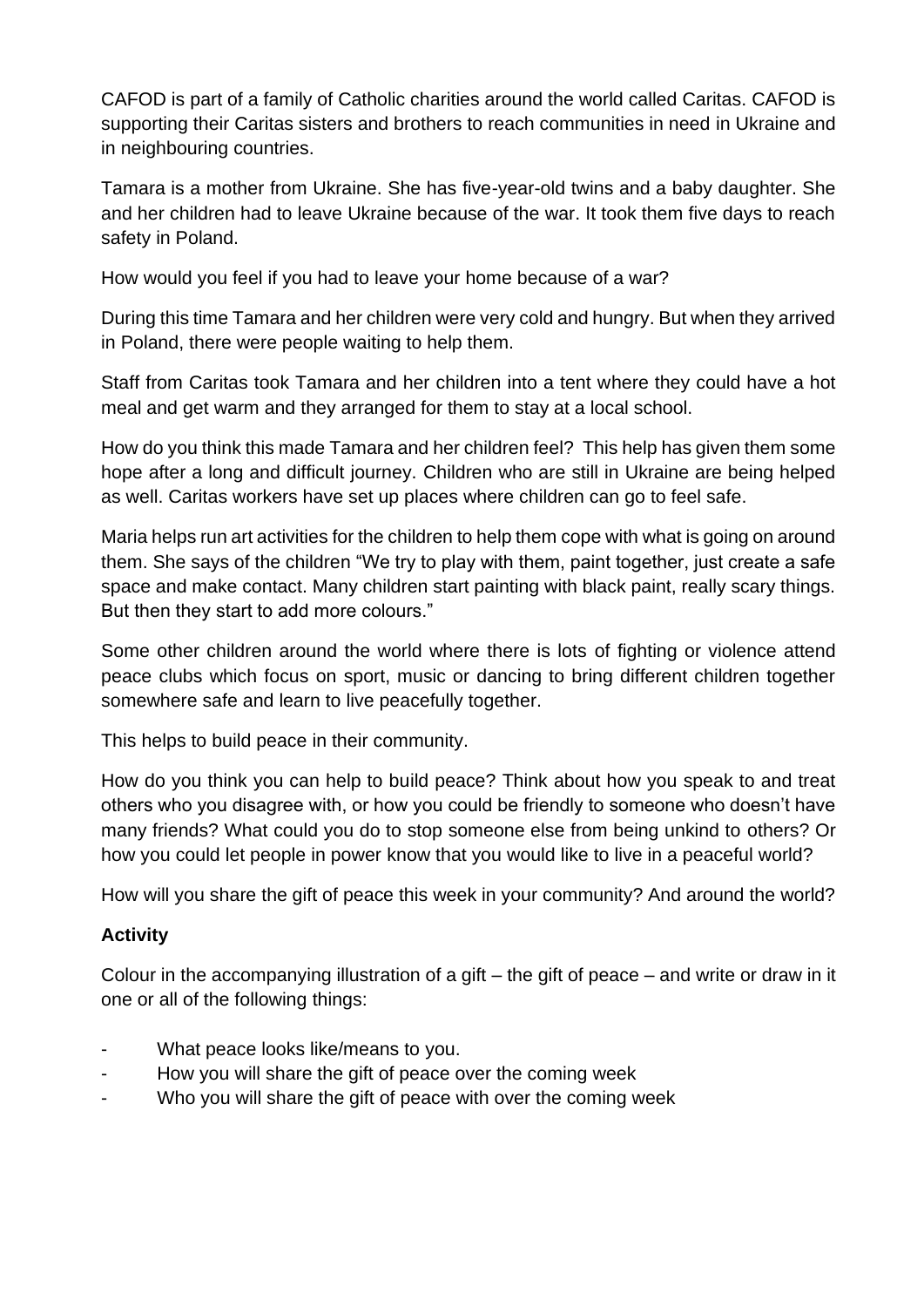Imagine that you are setting up a new peace club to encourage children from different faiths and backgrounds to come together and live peacefully. What activities would you do? Who would be welcome? What would be the rules of the club?

Think about children around the world who live in a place where there is fighting, and who hope to build peace in their communities. Remember to share all that you have heard and thought about in today's liturgy with the people at home, and to share your message or prayer for peace with your family during the week.